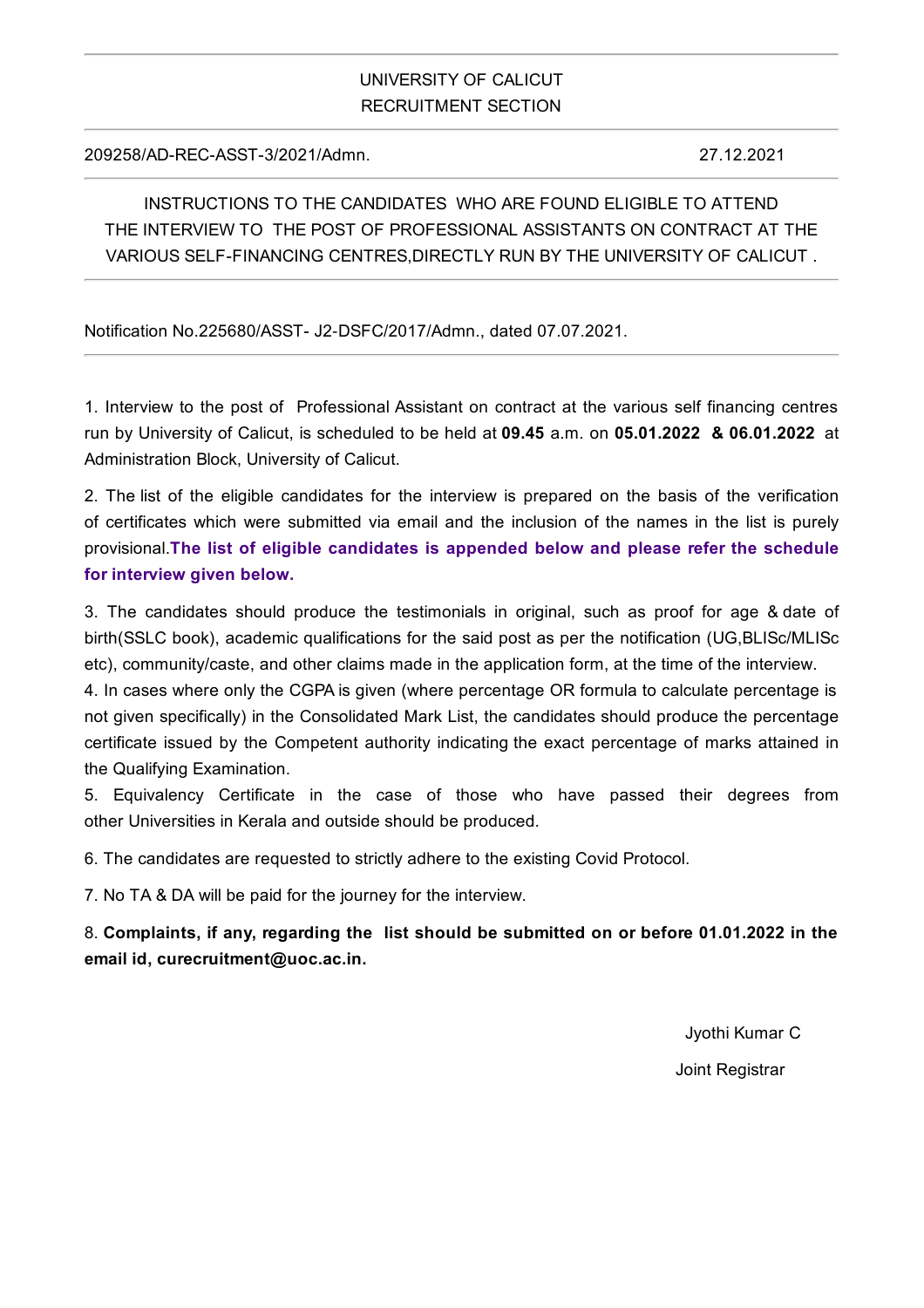|                                                                       | <b>APPENDIX</b>                                                                                                                                                            |                     |            |  |  |  |  |
|-----------------------------------------------------------------------|----------------------------------------------------------------------------------------------------------------------------------------------------------------------------|---------------------|------------|--|--|--|--|
|                                                                       | Notification No:225680/ASST-J2-DSFC/2017/Admn dtd.07.07.2021<br>List of candidates who are found eligible to attend the interview to the post of Professional Assistant on |                     |            |  |  |  |  |
|                                                                       | contract in various self financing centres directly run by University of Calicut<br>Interview Date: 05.01.2022(Wednesday)                                                  |                     |            |  |  |  |  |
| Sl <sub>No</sub><br><b>Remarks</b><br>ID<br><b>Name</b><br><b>DOB</b> |                                                                                                                                                                            |                     |            |  |  |  |  |
| 1                                                                     | 3280000534                                                                                                                                                                 | ABDUL MAJEED CK     | 19/05/1965 |  |  |  |  |
| 2                                                                     | 3280000811                                                                                                                                                                 | <b>ABHIJITH G</b>   | 19/05/1989 |  |  |  |  |
| 3                                                                     | 3280000532                                                                                                                                                                 | <b>ABHIRAMI P</b>   | 02/01/1999 |  |  |  |  |
| 4                                                                     | 3280000174                                                                                                                                                                 | ABHISHEK K          | 18/05/1996 |  |  |  |  |
| 5                                                                     | 3280000111                                                                                                                                                                 | <b>AFEEFA SAVAN</b> | 24/12/1996 |  |  |  |  |
| 6                                                                     | 3280000889                                                                                                                                                                 | AFSAL ABDULLA K     | 28/05/1994 |  |  |  |  |
| 7                                                                     | 3280000756                                                                                                                                                                 | <b>AGNES</b>        | 15/10/1995 |  |  |  |  |
| 8                                                                     | 3280000459                                                                                                                                                                 | AHANYA T            | 20/10/1996 |  |  |  |  |
| 9                                                                     | 3280000088                                                                                                                                                                 | <b>AISWARYA N P</b> | 16/03/1995 |  |  |  |  |
| 10                                                                    | 3280000006                                                                                                                                                                 | AJESH MANI          | 17/11/1992 |  |  |  |  |
| 11                                                                    | 3280000094                                                                                                                                                                 | <b>AKHIL P</b>      | 13/06/1998 |  |  |  |  |
| 12                                                                    | 3280000608                                                                                                                                                                 | AKSHAYA.S           | 09/03/1996 |  |  |  |  |
| 13                                                                    | 3280000852                                                                                                                                                                 | AMAL JOHN VARGHESE  | 04/01/1995 |  |  |  |  |
| 14                                                                    | 3280000996                                                                                                                                                                 | AMALKRISHNA K S     | 10/02/1995 |  |  |  |  |
| 15                                                                    | 3280000504                                                                                                                                                                 | AMINA AZEEZ M P     | 01/06/1996 |  |  |  |  |
| 16                                                                    | 3280000162                                                                                                                                                                 | AMINA JASMINA K.V   | 24/01/1996 |  |  |  |  |
| 17                                                                    | 3280000571                                                                                                                                                                 | AMRITHA PATTERY     | 03/06/1991 |  |  |  |  |
| 18                                                                    | 3280001044                                                                                                                                                                 | AMRUTHA P. C        | 10/11/1997 |  |  |  |  |
| 19                                                                    | 3280001030                                                                                                                                                                 | ANAGHA R            | 25/11/1996 |  |  |  |  |
| 20                                                                    | 3280000021                                                                                                                                                                 | ANANDHU VIJAY       | 29/03/1998 |  |  |  |  |
| 21                                                                    | 3280000550                                                                                                                                                                 | <b>ANEESH K</b>     | 15/10/1986 |  |  |  |  |
| 22                                                                    | 3280000092                                                                                                                                                                 | ANEESHA K REGHU     | 02/12/1997 |  |  |  |  |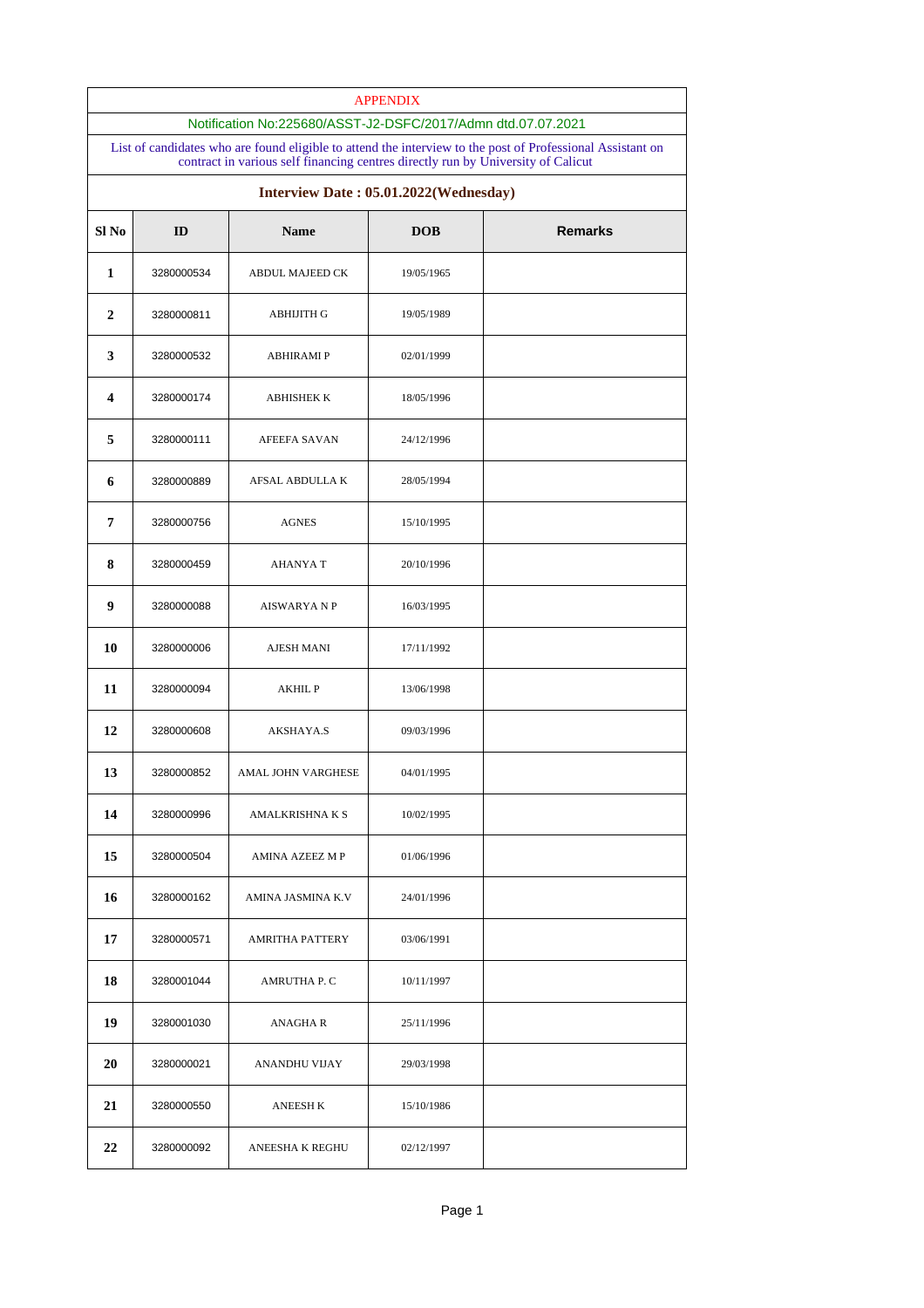| Sl No | ID         | <b>Name</b>        | <b>DOB</b> | <b>Remarks</b> |
|-------|------------|--------------------|------------|----------------|
| 23    | 3280000204 | ANEESHA M          | 27/03/1998 |                |
| 24    | 3280001068 | ANEETA JOSEPH      | 09/07/1996 |                |
| 25    | 3280000178 | ANJU M A           | 29/12/1983 |                |
| 26    | 3280000639 | ANJU M. GEORGE     | 12/08/1993 |                |
| 27    | 3280000332 | ANJU MK            | 16/01/1994 |                |
| 28    | 3280000106 | ANJU R KRISHNAN    | 29/11/1996 |                |
| 29    | 3280000234 | ANNA TREASA P M    | 31/07/1997 |                |
| 30    | 3280000219 | ANOOPKUMAR PK      | 19/05/1995 |                |
| 31    | 3280000003 | ANUMOD M DAS       | 27/09/1996 |                |
| 32    | 3280000844 | ANUSHA K N         | 25/03/1994 |                |
| 33    | 3280000196 | ANUSHA K S         | 03/01/1990 |                |
| 34    | 3280000322 | ANUSREE ARAVIND K  | 23/05/1997 |                |
| 35    | 3280000894 | ANUSREE K V        | 28/11/1995 |                |
| 36    | 3280000605 | <b>AOUSTIN P G</b> | 14/05/1993 |                |
| 37    | 3280000954 | APARNA P M         | 15/01/2021 |                |
| 38    | 3280000765 | APARNA S D         | 23/03/1995 |                |
| 39    | 3280000117 | APARNA V           | 03/02/1994 |                |
| 40    | 3280000318 | ARATHY K           | 17/06/1988 |                |
| 41    | 3280000163 | ARCHANA G JACOB    | 13/06/1998 |                |
| 42    | 3280000995 | ARJUN GOPAL        | 26/09/1995 |                |
| 43    | 3280000016 | ARUNIMA BAIJU      | 22/05/1996 |                |
| 44    | 3280000553 | ASHIQ K T          | 16/07/1991 |                |
| 45    | 3280001099 | ASHITHA K          | 17/12/1996 |                |
| 46    | 3280000895 | ASHRA RAMSITH A    | 27/06/1994 |                |
| 47    | 3280000705 | ASIF CP            | 13/05/1981 |                |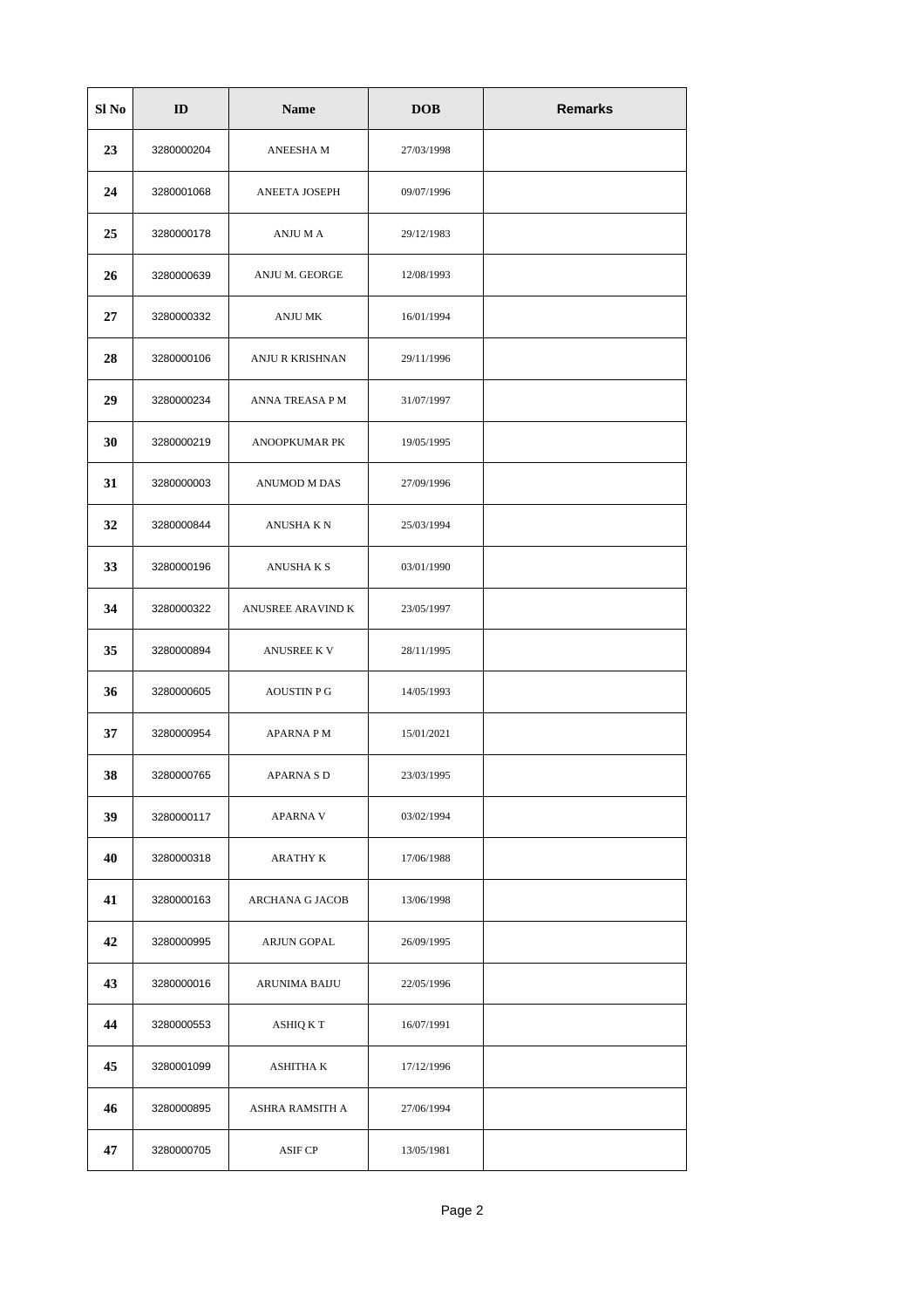| Sl No | ID         | <b>Name</b>                | <b>DOB</b> | <b>Remarks</b> |
|-------|------------|----------------------------|------------|----------------|
| 48    | 3280000914 | ASWATHI K K                | 13/07/1993 |                |
| 49    | 3280001118 | <b>ASWATHIPV</b>           | 14/05/1999 |                |
| 50    | 3280000232 | ASWINI C R                 | 20/04/1998 |                |
| 51    | 3280000307 | ASWINI K RAJAN             | 01/09/1996 |                |
| 52    | 3280000315 | ATHIRA K                   | 24/11/1995 |                |
| 53    | 3280000289 | ATHIRA K                   | 03/09/1994 |                |
| 54    | 3280000967 | ATHIRA M                   | 18/03/1997 |                |
| 55    | 3280000189 | ATHIRA MAHESH              | 18/02/1993 |                |
| 56    | 3280000165 | ATHIRA MURALI              | 23/05/1998 |                |
| 57    | 3280001091 | <b>ATHIRAP</b>             | 26/05/1995 |                |
| 58    | 3280001120 | ATHIRA P K                 | 22/11/1994 |                |
| 59    | 3280000108 | <b>ATHIRA P P</b>          | 14/10/1997 |                |
| 60    | 3280000938 | ATHIRA SREEDHARAN P        | 25/12/1996 |                |
| 61    | 3280000779 | ATHIRA U                   | 29/10/1997 |                |
| 62    | 3280000764 | ATHUL KRISHNA K            | 17/04/1998 |                |
| 63    | 3280000125 | ATHULYA GOPALAN K.K        | 24/05/1995 |                |
| 64    | 3280000570 | ATHULYA K.                 | 17/02/1997 |                |
| 65    | 3280000574 | AVANI P                    | 14/05/1994 |                |
| 66    | 3280000002 | <b>BABIKR</b>              | 08/04/1998 |                |
| 67    | 3280000482 | BABITHA V K                | 29/03/1991 |                |
| 68    | 3280000603 | <b>BHAGYA BHASKARAN CK</b> | 15/02/1995 |                |
| 69    | 3280000959 | BINO JOSEPH                | 12/08/1994 |                |
| 70    | 3280001013 | BINOY C                    | 16/09/1996 |                |
| 71    | 3280000672 | BOYET V ESSAVE             | 10/01/1990 |                |
| 72    | 3280001054 | BRAHMAPRIYA A              | 17/12/1995 |                |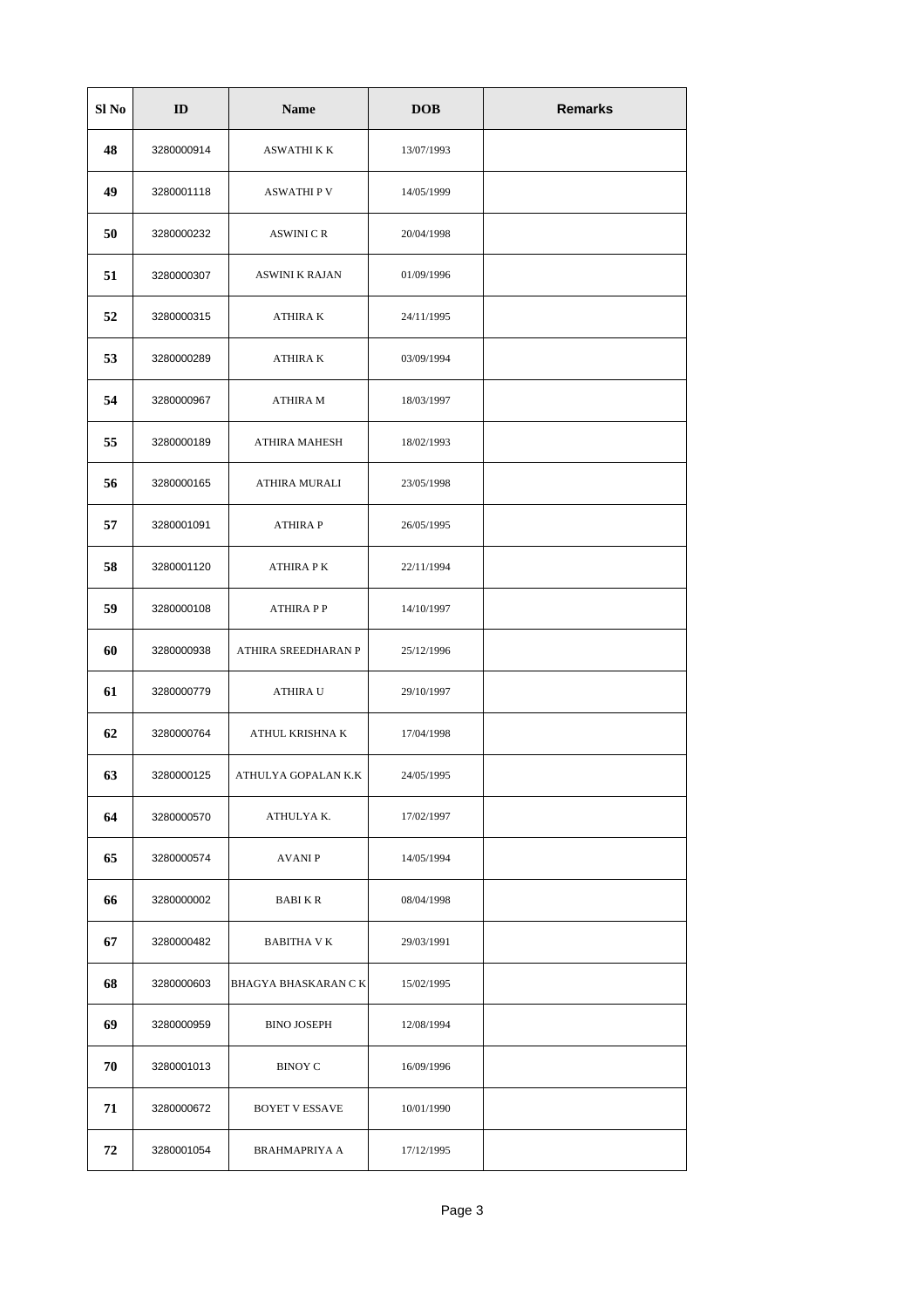| Sl No | ID         | <b>Name</b>           | <b>DOB</b> | <b>Remarks</b> |
|-------|------------|-----------------------|------------|----------------|
| 73    | 3280000812 | CHARITHRA DAMODARAN   | 24/07/1995 |                |
| 74    | 3280000516 | CHITHRA L             | 23/05/1992 |                |
| 75    | 3280000670 | DEEPA T K             | 24/11/1989 |                |
| 76    | 3280000623 | DEEPA V               | 03/03/1987 |                |
| 77    | 3280000904 | DHANUJA.E             | 25/04/1997 |                |
| 78    | 3280000804 | DHANYA RAJAN V P      | 30/05/1996 |                |
| 79    | 3280000988 | DILNA .V. P.          | 05/05/1992 |                |
| 80    | 3280000230 | DILNA M               | 30/05/1997 |                |
| 81    | 3280001060 | DILSHA SUJAN          | 06/02/1995 |                |
| 82    | 3280000279 | <b>DINSHA KUNIYIL</b> | 27/01/1994 |                |
| 83    | 3280000205 | DIVYA KURIYAKOSE      | 11/06/1994 |                |
| 84    | 3280000652 | DIVYA LAKSHMI CP      | 31/07/1996 |                |
| 85    | 3280000262 | DIVYA P S             | 20/10/1996 |                |
| 86    | 3280000934 | DRISHYA K M           | 20/05/1997 |                |
| 87    | 3280000596 | DRISYA K              | 30/12/1995 |                |
| 88    | 3280000537 | <b>ELDHO GEORGE</b>   | 15/02/1994 |                |
| 89    | 3280000582 | ELDHO JOY             | 06/07/1994 |                |
| 90    | 3280000746 | EMINA BABY            | 12/06/1996 |                |
| 91    | 3280000766 | FATHIMA RIFA P.A      | 15/04/1995 |                |
| 92    | 3280000552 | FINCY K A             | 08/11/1980 |                |
| 93    | 3280000160 | GINISHA V K           | 13/04/1993 |                |
| 94    | 3280001062 | GREESHMA A.           | 21/06/1998 |                |
| 95    | 3280000597 | GREESHMA N            | 05/08/1998 |                |
| 96    | 3280000153 | HAFSATH P             | 09/02/1993 |                |
| 97    | 3280000278 | HASEENA V             | 18/03/1995 |                |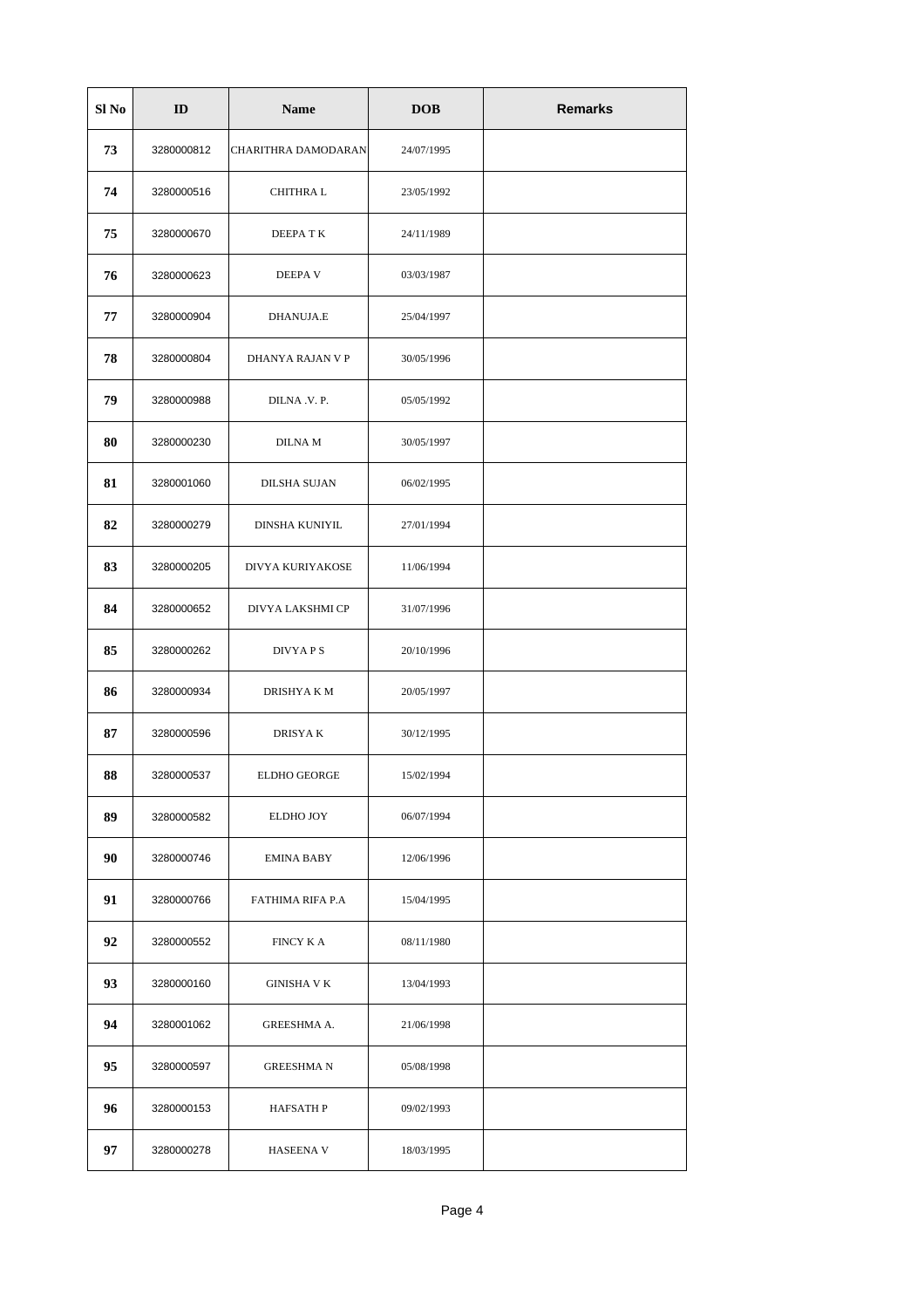| Sl No | ID         | <b>Name</b>           | <b>DOB</b>                           | <b>Remarks</b> |
|-------|------------|-----------------------|--------------------------------------|----------------|
| 98    | 3280000647 | INDU M                | 02/05/1980                           |                |
| 99    | 3280000052 | JASMIN P.T            | 28/05/1993                           |                |
| 100   | 3280000306 | <b>JASMINA K</b>      | 13/08/1990                           |                |
| 101   | 3280000512 | JENI P K              | 07/05/1994                           |                |
| 102   | 3280000638 | <b>JIBIN VARGHESE</b> | 25/01/1998                           |                |
| 103   | 3280000992 | JIBISHA K J           | 09/10/1996                           |                |
| 104   | 3280000536 | JIJI P.T.             | 09/05/1993                           |                |
| 105   | 3280000177 | JIMMY RAKESH PR       | 25/04/1993                           |                |
| 106   | 3280000176 | JINI T                | 17/01/1996                           |                |
| 107   | 3280000096 | JISHITHA .K           | 22/08/1997                           |                |
| 108   | 3280000944 | <b>JISHNU RAJAN</b>   | 26/06/1990                           |                |
| 109   | 3280000186 | JISNA RAJ P R         | 29/05/1993                           |                |
| 110   | 3280000646 | JITHA.K               | 06/11/1996                           |                |
| 111   | 3280000059 | JOICY JOSEPH          | 26/07/1995                           |                |
| 112   | 3280000805 | <b>JOMON GEORGE</b>   | 31/03/1995                           |                |
| 113   | 3280000030 | <b>JOONA THOMMI</b>   | 30/03/1996                           |                |
| 114   | 3280000901 | JOSNA M               | 04/06/1997                           |                |
| 115   | 3280000290 | JOYAL M JACOB         | 09/05/1990                           |                |
| 116   | 3280000642 | <b>JULIA JAMES</b>    | 27/03/1995                           |                |
| 117   | 3280000506 | JWALA P K             | 09/04/1991                           |                |
| 118   | 3280000356 | KEERTHANA T M         | 28/05/1992                           |                |
| 119   | 3280000399 | KHANSA FARHATH M      | 23/05/1998                           |                |
| 120   | 3280000839 | KRISHNA PRIYA P       | 25/06/1994                           |                |
|       |            |                       | Interview date: 06.01.2022(Thursday) |                |
| 121   | 3280000585 | LAVANYA K.            | 09/04/1997                           |                |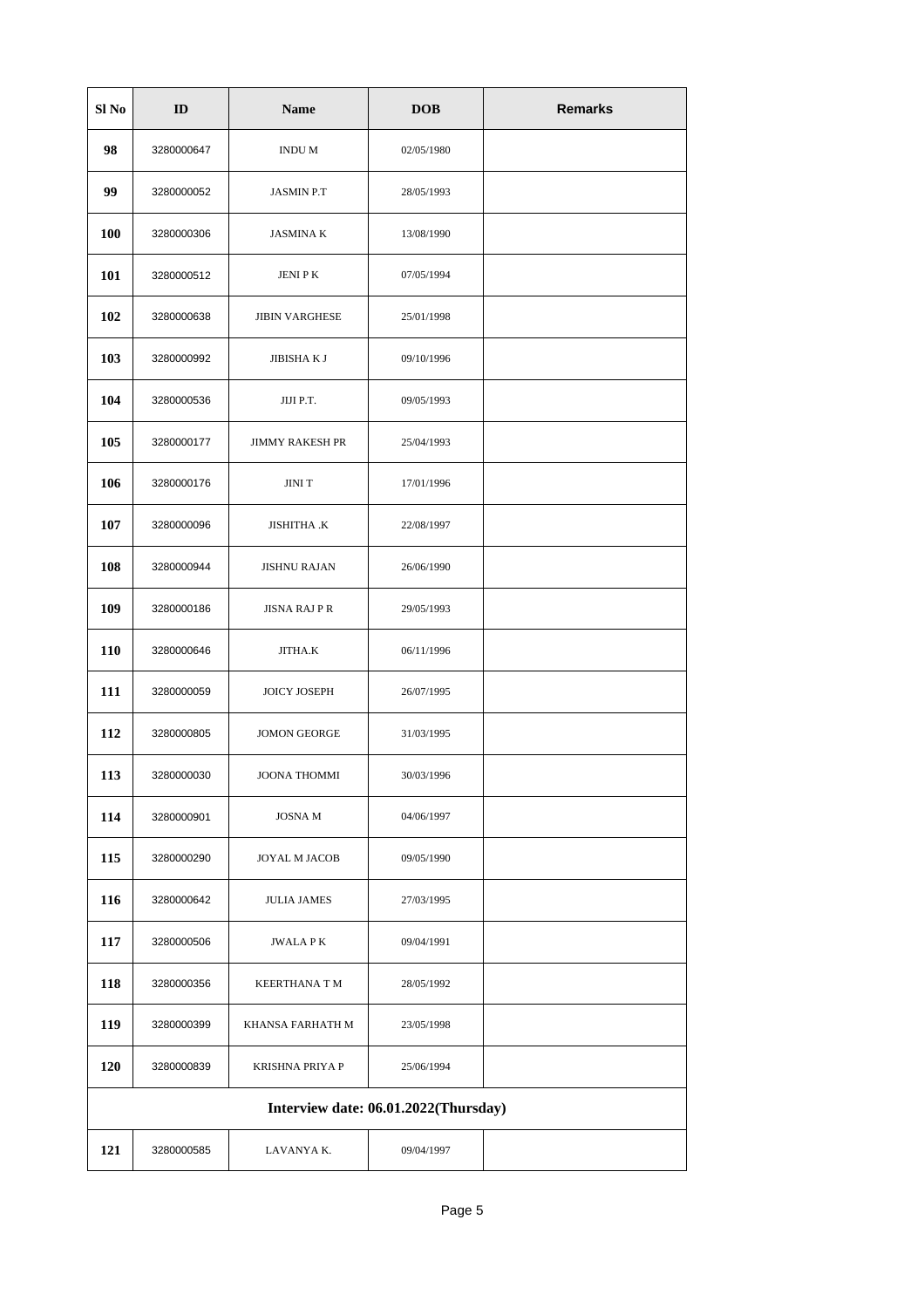| Sl No | ID         | <b>Name</b>                | <b>DOB</b> | <b>Remarks</b> |
|-------|------------|----------------------------|------------|----------------|
| 122   | 3280000971 | LIBI P                     | 06/05/1992 |                |
| 123   | 3280000690 | LIBIN K N                  | 17/01/1993 |                |
| 124   | 3280000435 | LIBINESH K B               | 02/11/1990 |                |
| 125   | 3280000866 | LINSHA M.R.                | 09/10/1996 |                |
| 126   | 3280000757 | LULU SHABNAM.P             | 10/12/1995 |                |
| 127   | 3280000677 | <b>MAHADEVAN S</b>         | 02/04/1993 |                |
| 128   | 3280000489 | <b>MAHESH P</b>            | 02/05/1994 |                |
| 129   | 3280000930 | <b>MANEESHA KV</b>         | 22/12/1996 |                |
| 130   | 3280000809 | MANEESHA T.                | 23/09/1996 |                |
| 131   | 3280001020 | MANISHA K K                | 29/12/1997 |                |
| 132   | 3280001089 | MEDONA K C                 | 31/05/1996 |                |
| 133   | 3280000448 | MEERA P                    | 20/01/1997 |                |
| 134   | 3280000066 | MINNU BENNY                | 27/07/1993 |                |
| 135   | 3280000286 | MINU VIJAYAN               | 25/05/1993 |                |
| 136   | 3280001090 | MOHAMMED ASHRAF S          | 12/07/1992 |                |
| 137   | 3280000280 | MOHAMMED FASIL K.K.        | 24/02/1996 |                |
| 138   | 3280000112 | MUMTHAS AP                 | 11/06/1986 |                |
| 139   | 3280000771 | NASEEM HAAN P P            | 28/09/1992 |                |
| 140   | 3280000145 | NASEERA<br>MAMBRAKAKKATTIL | 05/05/1988 |                |
| 141   | 3280001049 | NAZNEEN RAHMAN             | 17/04/1998 |                |
| 142   | 3280001056 | NEETHU M                   | 03/05/1995 |                |
| 143   | 3280001058 | NEETHU T                   | 27/03/1992 |                |
| 144   | 3280000937 | NEETHUSHA T K              | 14/08/1995 |                |
| 145   | 3280000051 | NEETHUSHA. P               | 15/04/1998 |                |
| 146   | 3280000170 | NIKHIL T C                 | 23/03/1993 |                |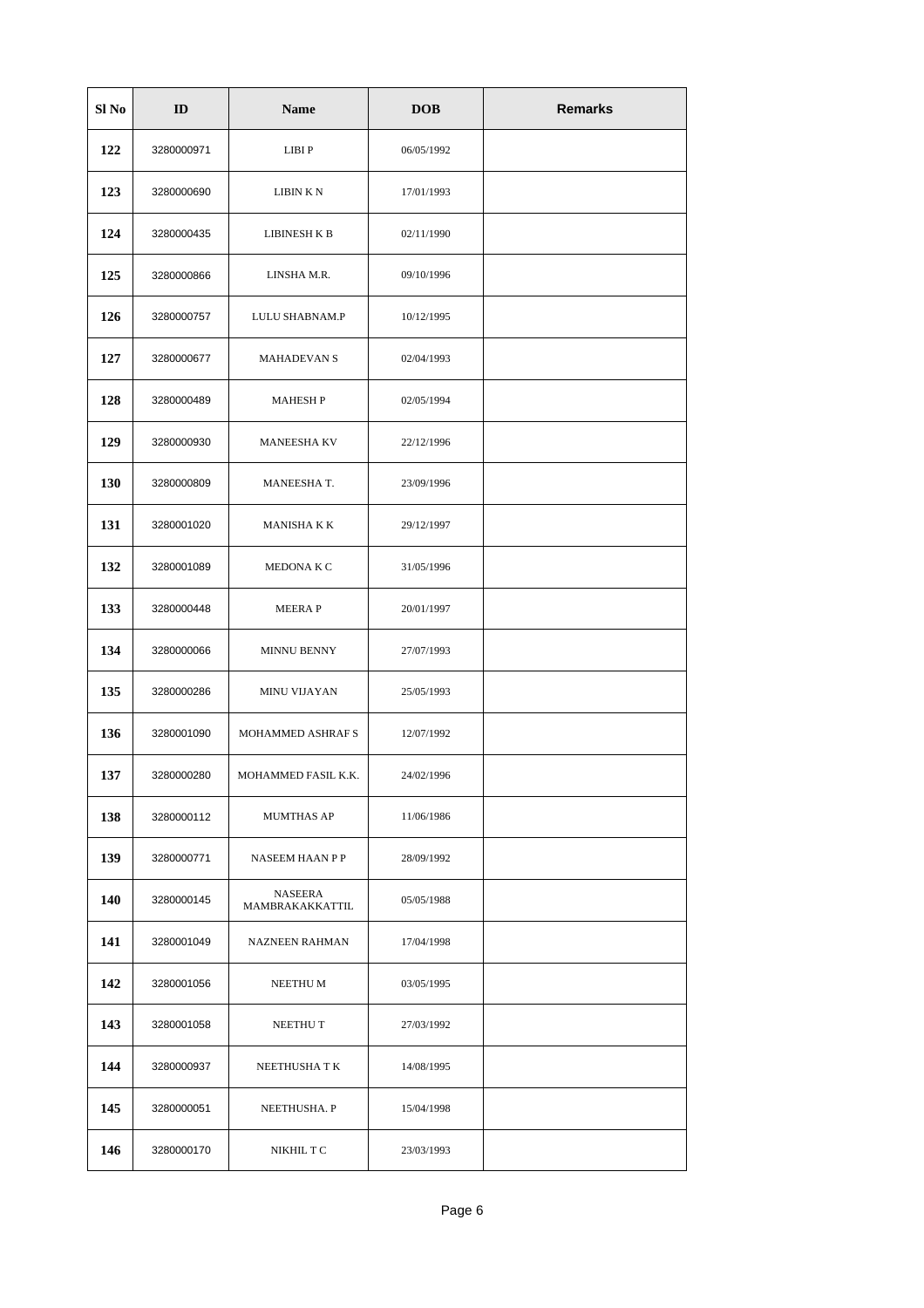| Sl No | ID         | <b>Name</b>         | <b>DOB</b> | <b>Remarks</b> |
|-------|------------|---------------------|------------|----------------|
| 147   | 3280001057 | NIKHIL. A           | 05/04/1993 |                |
| 148   | 3280000420 | NILA K T            | 28/06/1994 |                |
| 149   | 3280000583 | NILEENA P V         | 19/03/1998 |                |
| 150   | 3280000161 | NIMISHA K           | 11/05/1995 |                |
| 151   | 3280000314 | NIMISHA K P         | 29/05/1992 |                |
| 152   | 3280001015 | NIMISHA P P         | 20/04/1996 |                |
| 153   | 3280000808 | NIMISHA. K.         | 01/06/1992 |                |
| 154   | 3280000755 | NISHITHA PREM       | 31/05/1996 |                |
| 155   | 3280000140 | NITHIN SURESH       | 22/01/1995 |                |
| 156   | 3280000239 | NOORUNNEESA C P     | 09/05/1982 |                |
| 157   | 3280000945 | <b>NUBA BASHEER</b> | 13/05/1998 |                |
| 158   | 3280000291 | NUSRATH N           | 02/09/1993 |                |
| 159   | 3280000141 | PRABITHA.M          | 12/05/1985 |                |
| 160   | 3280000014 | PRADOSH MC          | 02/05/1991 |                |
| 161   | 3280000540 | PRASAD <sub>O</sub> | 15/05/1987 |                |
| 162   | 3280000854 | PRASEETHA M S       | 19/03/1996 |                |
| 163   | 3280000846 | PRASOON N K         | 17/10/1998 |                |
| 164   | 3280001011 | PRATHEESH KUMAR P   | 14/11/1994 |                |
| 165   | 3280001055 | PRATHYUSHA M        | 27/05/1994 |                |
| 166   | 3280000745 | PREESHMA T          | 30/04/1998 |                |
| 167   | 3280000972 | PREETHI P           | 28/05/1987 |                |
| 168   | 3280000439 | RAHANYA K M         | 23/11/1993 |                |
| 169   | 3280001087 | RAMEESA             | 07/01/1994 |                |
| 170   | 3280000656 | RAMSEENA V A        | 03/03/1995 |                |
| 171   | 3280000083 | RAMSHAD K A         | 20/12/1992 |                |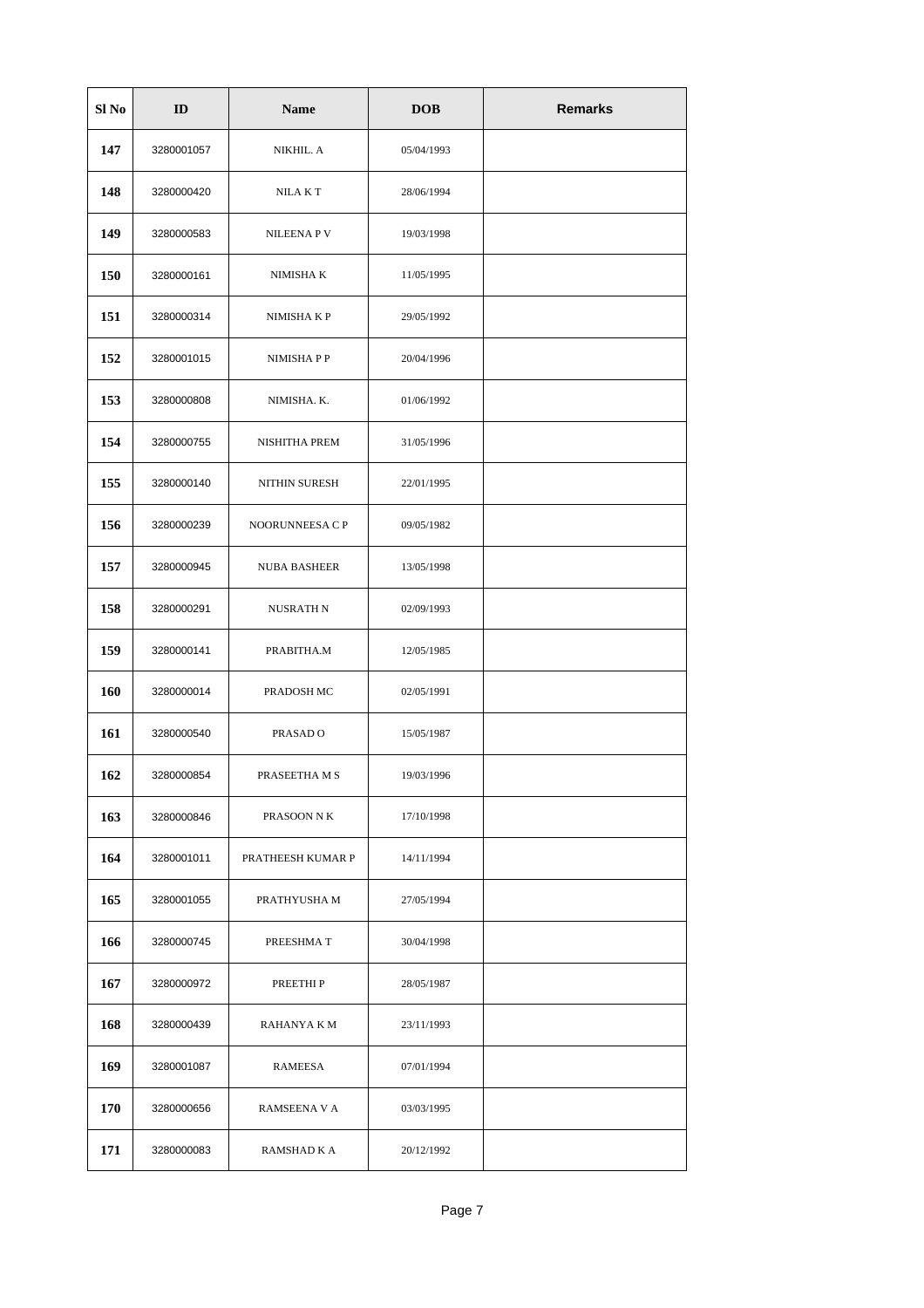| Sl No | ID         | <b>Name</b>         | <b>DOB</b> | <b>Remarks</b> |
|-------|------------|---------------------|------------|----------------|
| 172   | 3280000027 | <b>RANI JOHN</b>    | 04/04/1995 |                |
| 173   | 3280000801 | RANJISHA OK         | 27/10/1994 |                |
| 174   | 3280000460 | REENU VARGHESE      | 08/11/1997 |                |
| 175   | 3280000287 | REKHA R             | 30/01/1997 |                |
| 176   | 3280000818 | RESHMA RAVEENDRAN K | 26/05/1998 |                |
| 177   | 3280000130 | <b>RIBIN THOMAS</b> | 02/07/1994 |                |
| 178   | 3280000635 | RIJINA P            | 16/01/1998 |                |
| 179   | 3280000735 | ROSHNI.K.R          | 09/03/1987 |                |
| 180   | 328000896  | SABITHA M.P         | 02/05/82   |                |
| 181   | 3280000383 | SAIFULLA KHAN TK    | 19/12/1993 |                |
| 182   | 3280000005 | <b>SAJAN CS</b>     | 15/05/1991 |                |
| 183   | 3280000395 | SAJAN KURIAKOSE     | 16/12/1994 |                |
| 184   | 3280000443 | SALMA M             | 11/12/1990 |                |
| 185   | 3280000126 | SALMATH BEEVI T     | 01/05/1994 |                |
| 186   | 3280000302 | SALSAD MACHINGAL    | 03/05/1992 |                |
| 187   | 3280000403 | SAMBHU. R           | 21/07/1995 |                |
| 188   | 3280000017 | SAMIYA SALEEM V S   | 08/08/1996 |                |
| 189   | 3280000810 | SANDHYA THACHEDATH  | 19/01/1982 |                |
| 190   | 3280000776 | SANDRA M K          | 01/02/1998 |                |
| 191   | 3280000364 | SANGEETHA V         | 12/04/1996 |                |
| 192   | 328000045  | SANITHA.A           | 25/05/90   |                |
| 193   | 3280000961 | SARATH C F          | 11/12/1991 |                |
| 194   | 3280000997 | SARATH MOHAN        | 23/01/1990 |                |
| 195   | 3280000581 | SAYANA. M K         | 20/03/1996 |                |
| 196   | 3280000963 | SHAHLA              | 23/03/1995 |                |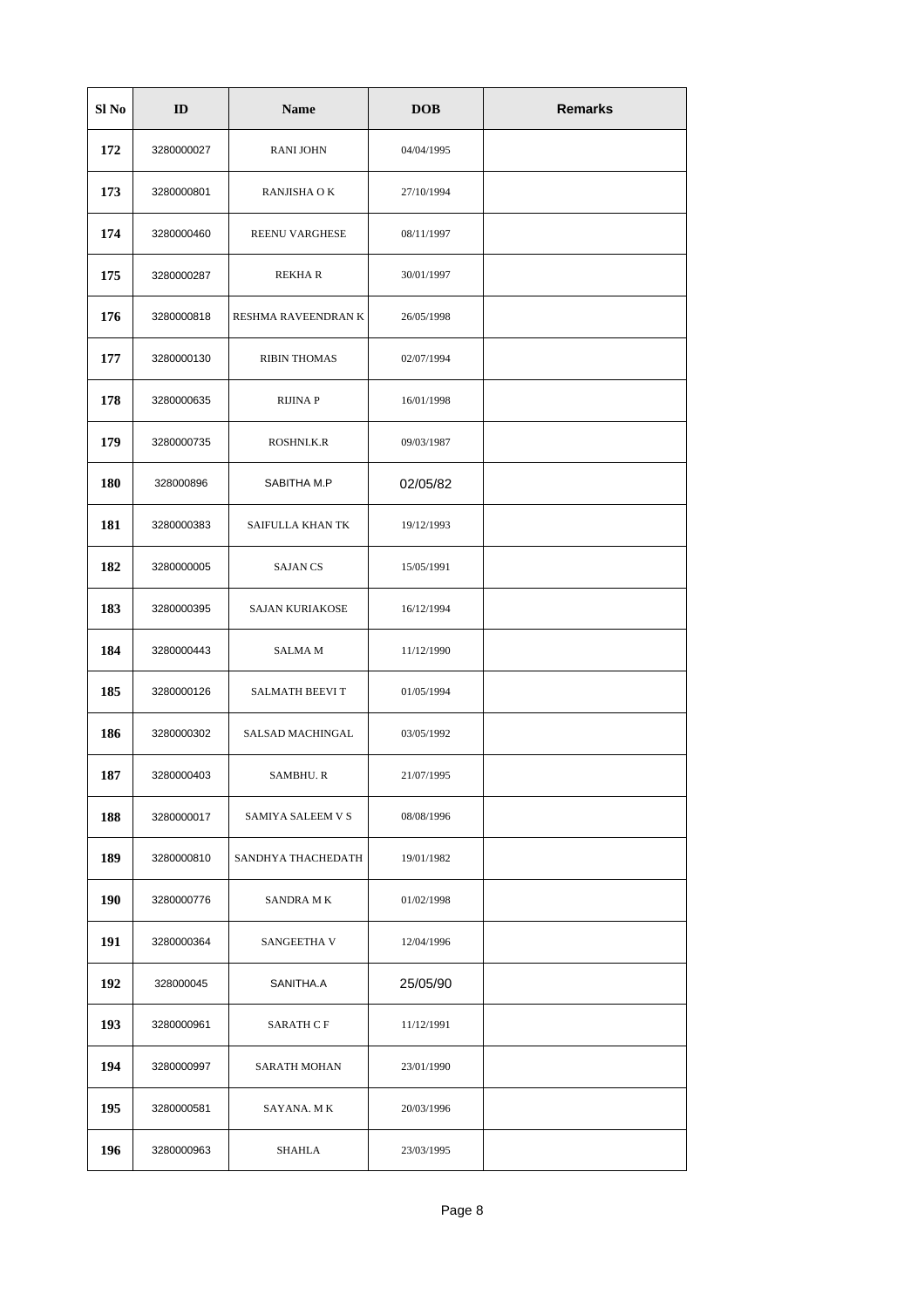| Sl No | ID         | <b>Name</b>                 | <b>DOB</b> | <b>Remarks</b> |
|-------|------------|-----------------------------|------------|----------------|
| 197   | 3280000977 | SHAHLA.P                    | 11/09/1995 |                |
| 198   | 3280000338 | <b>SHAJEER K</b>            | 29/03/1988 |                |
| 199   | 3280000717 | <b>SHAMEEM T</b>            | 29/05/1982 |                |
| 200   | 3280000414 | SHAMEEMA<br>THENENGAPARAMBA | 08/01/1983 |                |
| 201   | 3280000154 | SHAMNA SHERIN K P           | 03/12/1998 |                |
| 202   | 3280000682 | SHEEJA P                    | 18/05/1969 |                |
| 203   | 3280000724 | SHEENA JOY                  | 19/02/1997 |                |
| 204   | 3280000415 | SHIBI. E                    | 28/10/1994 |                |
| 205   | 3280000384 | SHIFANA T                   | 30/03/1998 |                |
| 206   | 3280000807 | SHIJINA P                   | 08/10/1992 |                |
| 207   | 3280000521 | <b>SHILPA V</b>             | 24/08/1989 |                |
| 208   | 3280000258 | SHILPA. M                   | 18/02/1995 |                |
| 209   | 3280000405 | SHYVYA. Y. M                | 31/05/1982 |                |
| 210   | 3280000233 | SIMJITH V                   | 25/05/1989 |                |
| 211   | 3280000720 | SIVAPRIYA M                 | 10/06/1998 |                |
| 212   | 3280001077 | SMRUTHY.M                   | 26/07/1992 |                |
| 213   | 3280000730 | SNEHA T                     | 26/11/1998 |                |
| 214   | 3280000074 | SOFIYA FRANCIS              | 14/04/1993 |                |
| 215   | 3280001069 | SRAYA.V.P                   | 02/06/1994 |                |
| 216   | 3280000936 | SREEDRISYA C H              | 29/11/1995 |                |
| 217   | 3280000539 | SREESHMA. U                 | 04/03/1993 |                |
| 218   | 3280000821 | SREYA K                     | 22/01/1996 |                |
| 219   | 3280000828 | SRUTHIRAJ A                 | 25/10/1996 |                |
| 220   | 3280000616 | SRUTHY K S                  | 26/05/1992 |                |
| 221   | 3280000411 | SUDHAMANI V. S.             | 29/03/1997 |                |